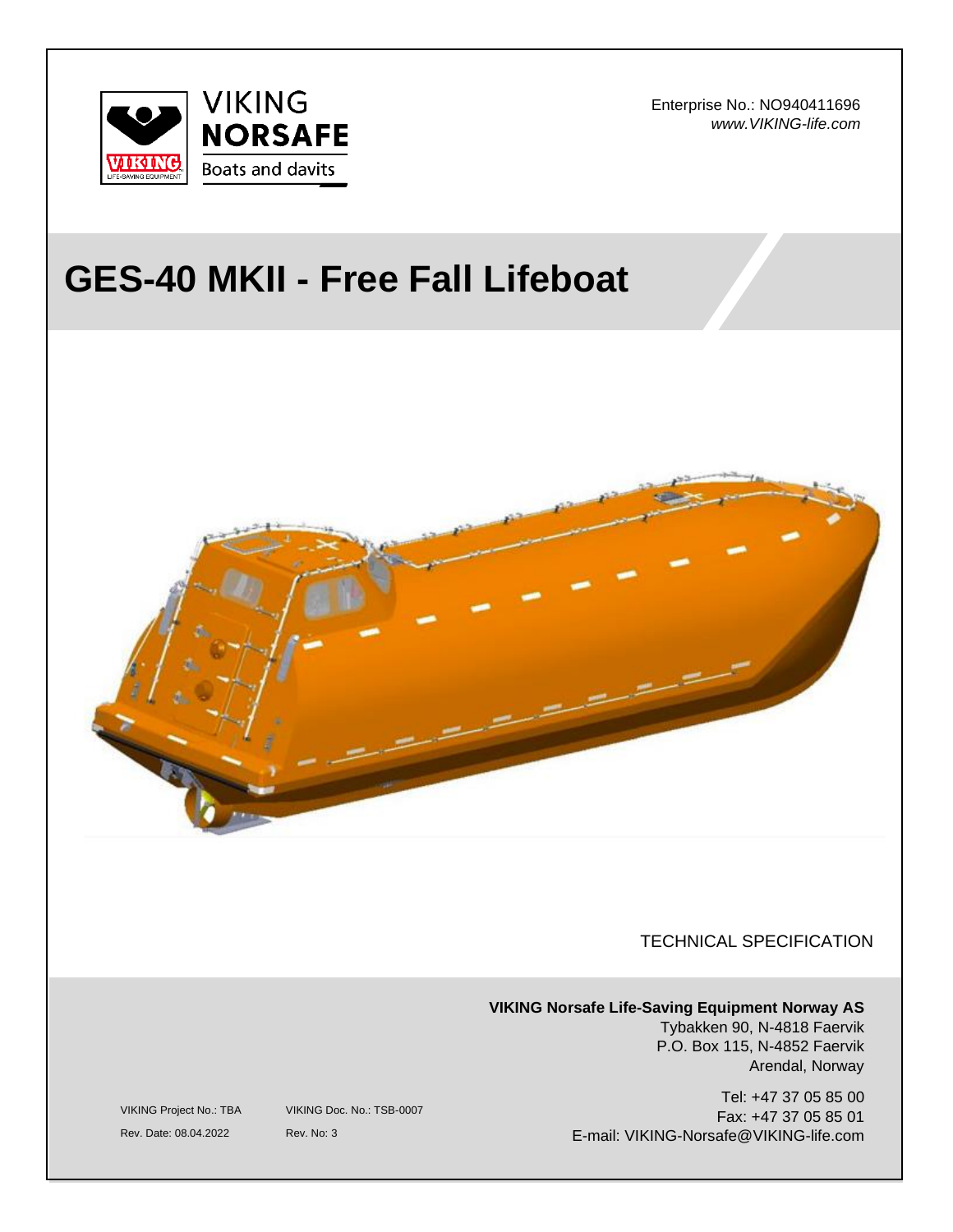## **1. REGULATION AND CERTIFICATION**

**Applicable rules and regulations In accordance with IMO/ SOLAS requirements, LSA Code and European Council Directive 2014/90/EU on Marine Equipment (MED)**

**Certificate** MED

**Other certificate** Class certificate or flag acceptance on request

## **2. BOAT SPECIFICATION**

#### **2.1. GENERAL BOAT**

| <b>Type</b>                          | <b>Totally Enclosed Free fall lifeboat</b>                        |
|--------------------------------------|-------------------------------------------------------------------|
| <b>Model</b>                         | GES-40 MKII T                                                     |
| <b>Length overall</b>                | 12,00 m                                                           |
| <b>Beam</b>                          | 2,75 m                                                            |
| Height                               | $3,42 \; m$                                                       |
| <b>Depth</b>                         | 1.31 <sub>m</sub>                                                 |
| Maximum installation height[m]       | 26 m                                                              |
| Launching ramp length and angle      | 14,4 m, 35°                                                       |
| Capacity, maximum                    | 55 persons                                                        |
| Weight, fully equipped               | 8.800 kg                                                          |
| Davit load, with 55 pers@82,5 kg     | 13.337,5 kg                                                       |
| <b>Color external</b>                | Orange (RAL 2004)                                                 |
| <b>Color internal</b>                | <b>Grey (RAL 7032)</b>                                            |
| <b>Operation temperature:</b>        | -15°C to +40°C (other range on request)                           |
| <b>Hull/deck material</b>            | Fire retardant glass reinforced polyester (GRP)                   |
| <b>Buoyancy material</b>             | Polyurethane foam                                                 |
| <b>Windows</b>                       | Polycarbonate                                                     |
| <b>Bollards/towing</b>               | Aft bollard port and starboard side, bollard in bow               |
| <b>Steering</b>                      | Hydraulic                                                         |
| <b>Fender</b>                        | Rubber fender at stern of boat                                    |
| <b>Hatches</b>                       | 1 aft door / 1 top hatch / 1 front top hatch                      |
| Seat belt type                       | 4-point adjustable seat harness                                   |
| Sprinkler pipe system (tank ver.)    | Seawater resistant aluminum piping, stainless steel<br>deflectors |
| Sprinkler pump (tank ver.)           | Belt connection to engine                                         |
| Sprinkler shut-off valve (tank ver.) | Ball valve 4"                                                     |
| Compressed air system (tank ver.)    | 4 x 50L air bottles, air regulator and high-pressure hoses        |
| Under/overpressure valves            | Automatic spring loaded on canopy                                 |
| <b>Loose equipment</b>               | <b>According to SOLAS</b>                                         |



Rev. Date: 08.04.2022 Rev. No: 3

VIKING Project No.: TBA VIKING Doc. No.: TSB-0007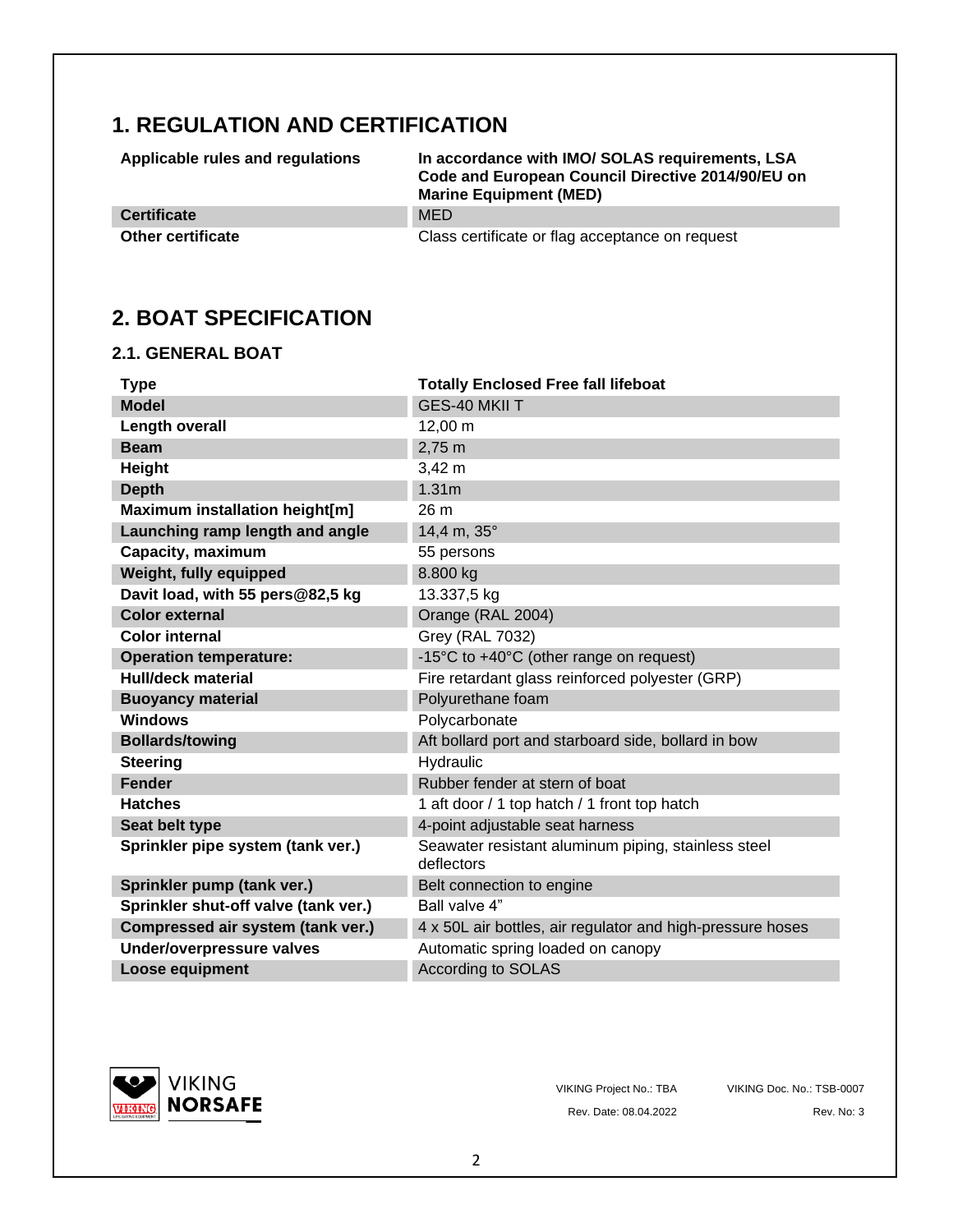Totally Enclosed Free Fall Lifeboat designed and manufactured according to latest SOLAS requirements.

The lifeboat provides a secure and protected means of escape for persons onboard vessels or platforms.

The lifeboat is for skid launch by a specific davit. Design and construction fulfil the need for reliable, low maintenance standby and operation.

The space between hull and hull liner, and between deck and deck liner, is filled with polyurethane buoyancy form. In fully flooded and loaded condition, the lifeboat is self-righting. If damaged below the waterline, buoyancy is sufficient to float the boat at safe level.

Free fall release is activated by either of two, fully independent, hydraulic pump arrangements both located on the transom. Primary release pump control handle is located at the helmsman's position. Secondary release pump is located within reach of one of the aft seating positions. During launch, the hydraulic pump lifts the aft of the boat until the hook disengages the securing bar on the davit. The boat is equipped with lifting sling to allow retrieval of the boat with a crew of three persons after launch.

Embarkation is through the aft door. Seats are positioned on each side of the central aisle. All seats are anatomically shaped and angled, rear facing and fitted with a 4-point harness to provide optimum safety and comfort during free fall launch.

There is a forward hatch on top of the canopy and one at the helmsman's position.

The lifeboat is equipped with hydraulic steering. A steering nozzle gives optimum maneuverability and increased bollard pull. The steering position is at the aft of the boat.

#### **2.2 PROPULSION AND PERFORMANCE**

| <b>Propulsion</b>         | Diesel engine with gearbox, shaft, propeller and propeller<br>nozzle                                        |
|---------------------------|-------------------------------------------------------------------------------------------------------------|
| <b>Engine</b>             | NLDE-4(N485J-3), 30 kW                                                                                      |
| Gearbox                   | ZF25M                                                                                                       |
| <b>Propeller</b>          | Brass, 18 inches                                                                                            |
| Propeller nozzle          | GRP                                                                                                         |
| <b>Speed</b>              | Minimum 6 knots in calm water                                                                               |
| Bollard pull, approx.     | 540 kg                                                                                                      |
| <b>Instrument gauges:</b> | Fuel level, Tachometer (subject to standard engine type), audible<br>alarm for temperature and oil pressure |
| <b>Cooling system</b>     | Fresh water cooling with header tank and external cooling loop                                              |
| <b>Exhaust system</b>     | Dry exhaust with water lock to prevent water ingress                                                        |
| <b>Fuel tank</b>          | 190L, Seawater resistant aluminum                                                                           |
| <b>Fuel valves</b>        | Shut off on top of fuel tank & tank drain                                                                   |

*Typical data – subject to variation in engine installation and specified equipment. Engines of at least 30kW can be installed. Please note that boat weight and bollard pull are only for reference and may vary with several factors.*



VIKING Project No.: TBA VIKING Doc. No.: TSB-0007 Rev. Date: 08.04.2022 Rev. No: 3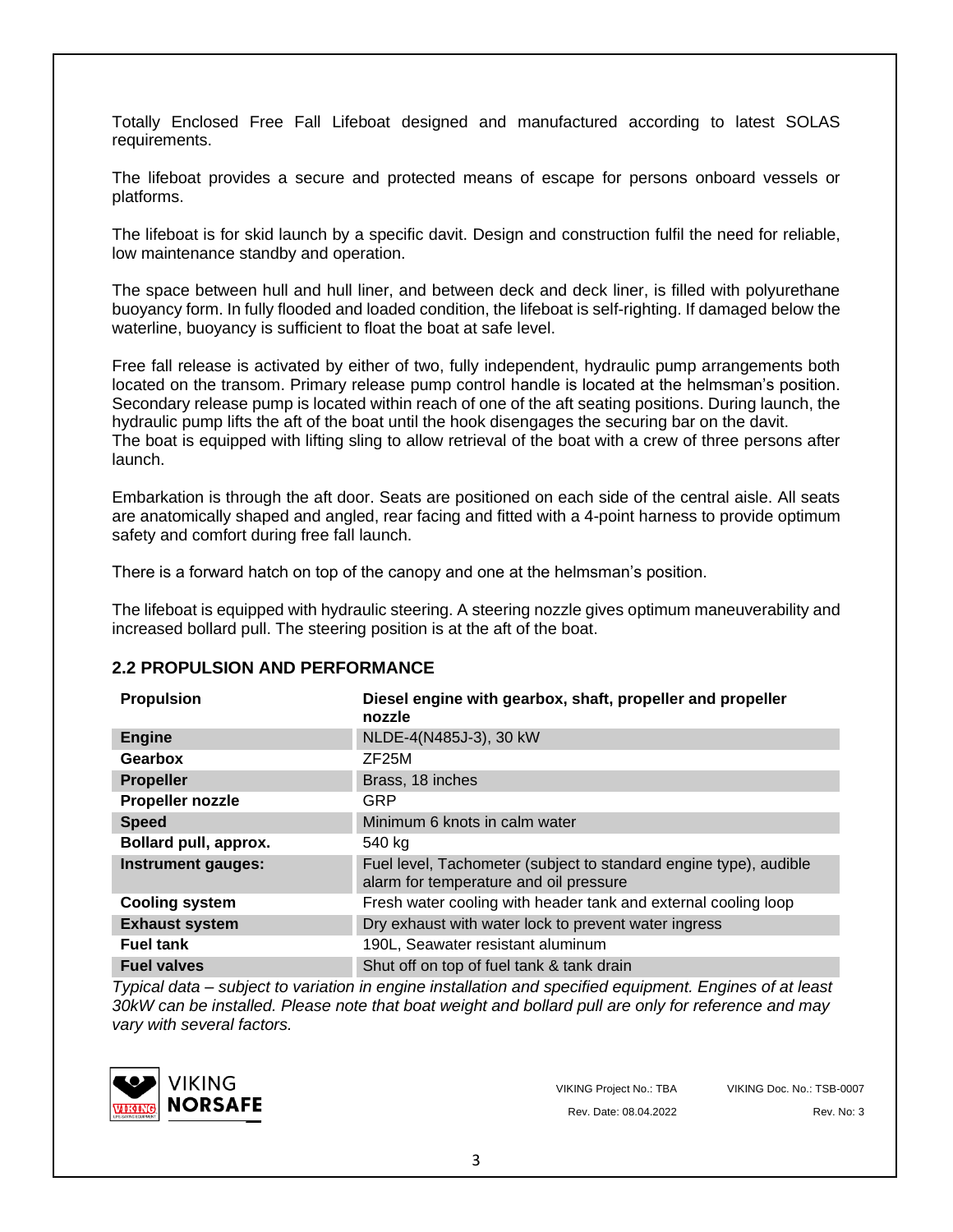#### **2.3. LIFTING/RELEASE SYSTEM**

| Release system      | Hydraulic model, HRS-20                                                       |
|---------------------|-------------------------------------------------------------------------------|
| Lifting arrangement | Lifting slings with 2 lifting links for lifting boat into davit in<br>35 deg. |
| Hang off system     | SIM MKII plates, that also can be used for testing release<br>system          |

#### **2.4. ELECTRIC SYSTEM AND NAVIGATION**

| Electric power supply to boat  | 42 VAC male and female connectors included (Power<br>delivered from VIKING Norsafe davit starter cabinet) |
|--------------------------------|-----------------------------------------------------------------------------------------------------------|
| <b>Electric system voltage</b> | 12 VDC                                                                                                    |
| <b>Cables type</b>             | Marine type, flame retardant halogen free                                                                 |
| <b>Position light</b>          | 12 VDC on top of canopy                                                                                   |
| <b>Search light</b>            | 12 VDC handheld                                                                                           |
| <b>Cabin lights</b>            | 12 VDC                                                                                                    |
| <b>Compass light</b>           | 12 VDC inside compass                                                                                     |
| <b>Bilge pump</b>              | Manual                                                                                                    |
| <b>Alternator</b>              | For 12 VDC system                                                                                         |
| <b>Batteries</b>               | Main and secondary start battery                                                                          |
| <b>Switches</b>                | Main switch / Secondary switch / Electrical consumers<br>switches                                         |
| 42VAC Supply cable(15m)        | From starter cabinet to lifeboat supply plug                                                              |

#### **2.5. DOCUMENTATION**

| <b>Technical specification boat</b>     | According to contract specification |
|-----------------------------------------|-------------------------------------|
| <b>General arrangement drawing</b>      | According to contract specification |
| <b>Seating plan</b>                     | According to contract specification |
| <b>Electrical system drawing</b>        | According to contract specification |
| <b>Product certificate</b>              | According to contract specification |
| <b>Lubrication oil chart</b>            | <b>VIKING standard</b>              |
| Recommended spare parts list            | VIKING standard                     |
| <b>Operation &amp; Maintenance man.</b> | <b>VIKING standard</b>              |
| Sprinkler system drawing                | VIKING standard (tank version only) |
| <b>Compressed air system drawing</b>    | VIKING standard (tank version only) |
| <b>Lifting arrangement drawing</b>      | VIKING standard                     |
| <b>Simulated freefall drawing</b>       | <b>VIKING</b> standard              |
| <b>SOLAS loose equipment list</b>       | VIKING standard                     |
| Preservation & storage procedure        | <b>VIKING</b> standard              |

### **3. PACKING**

#### **Packing Secured in transport cradle**



VIKING Project No.: TBA VIKING Doc. No.: TSB-0007

Rev. Date: 08.04.2022 Rev. No: 3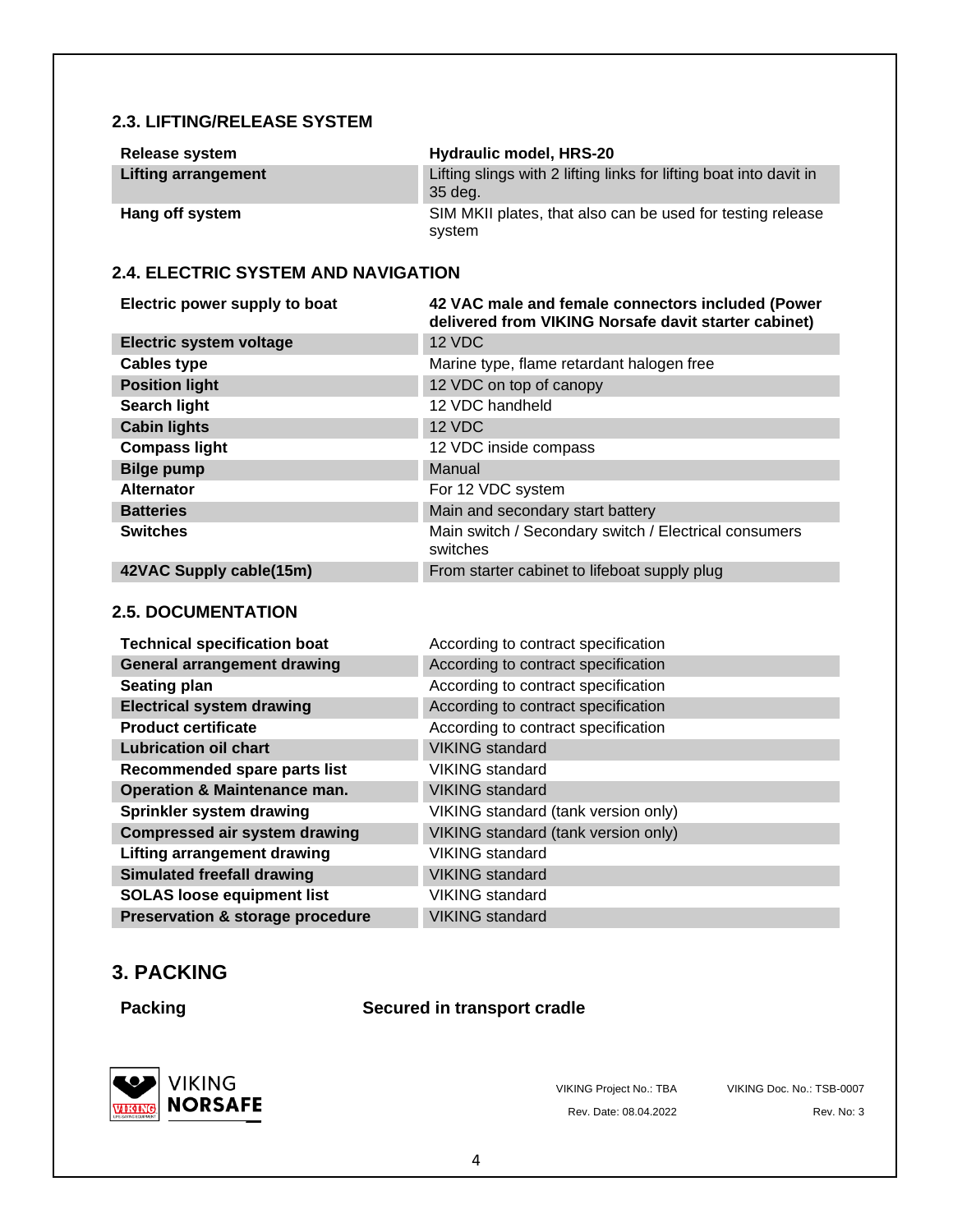## **4. OPTIONS**

*Note: Some options influence weight and performance, some option combinations may be incompatible. Maximum certified weight must not be exceeded.* 

 $\boxtimes$  marking means to be supplied by maker,  $\Box$  marking means not supplied by maker.

| <b>GENERAL BOAT</b>                                              |                                |                           |
|------------------------------------------------------------------|--------------------------------|---------------------------|
| Spare parts for 1 year, 2 years, 5 years or 10 years             |                                | □                         |
| Sprinkler system in stainless steel                              |                                | □                         |
| <b>Remote sprinkler operation</b>                                |                                | □                         |
| <b>De-humidifier</b>                                             |                                | □                         |
| <b>HVAC connection</b>                                           |                                | □                         |
| Turnbuckle and shackle simulation system                         |                                | □                         |
| <b>Compressed air filling hose</b><br>Labelling in dual language |                                | $\Box$                    |
| <b>Plastic shrink wrap</b>                                       |                                | П                         |
| <b>Handrails in stainless steel</b>                              |                                | □<br>□                    |
| Winterization package / cold climate heating / defroster         |                                | □                         |
| All hatches hinges stainless                                     |                                | □                         |
| Other options on request                                         |                                |                           |
|                                                                  |                                | □                         |
| <b>PROPULSION AND PERFORMANCE</b>                                |                                |                           |
| Oil pressure instruments                                         |                                | □                         |
| <b>Water temp. instruments</b>                                   |                                | □                         |
| <b>Rudder pos. instruments</b>                                   |                                | □                         |
| <b>Spring starter</b>                                            |                                | □                         |
| <b>Fuel filter</b>                                               |                                | □                         |
| <b>Stainless steel fuel tank</b>                                 |                                | □                         |
| Alternative engine with equal or higher power                    |                                | □                         |
| <b>ELECTRIC SYSTEM AND NAVIGATION</b>                            |                                |                           |
| AIS system                                                       |                                | □                         |
| 12V outlet in console                                            |                                | ΙI                        |
| Ex plug for ext. power supply                                    |                                | □                         |
| Ex cover over marking light                                      |                                |                           |
| <b>EX battery box</b>                                            |                                | П                         |
|                                                                  |                                | □                         |
| Bilge water detector in engine room                              |                                | $\Box$                    |
| <b>Crew finder</b>                                               |                                | $\Box$                    |
| Echo sounder                                                     |                                | □                         |
| <b>Cabin heater</b>                                              |                                | □                         |
| <b>Engine heater</b>                                             |                                | □                         |
| <b>EPIRB</b>                                                     |                                | $\Box$                    |
|                                                                  |                                |                           |
| <b>VIKING</b>                                                    | <b>VIKING Project No.: TBA</b> | VIKING Doc. No.: TSB-0007 |



Rev. Date: 08.04.2022 Rev. No: 3